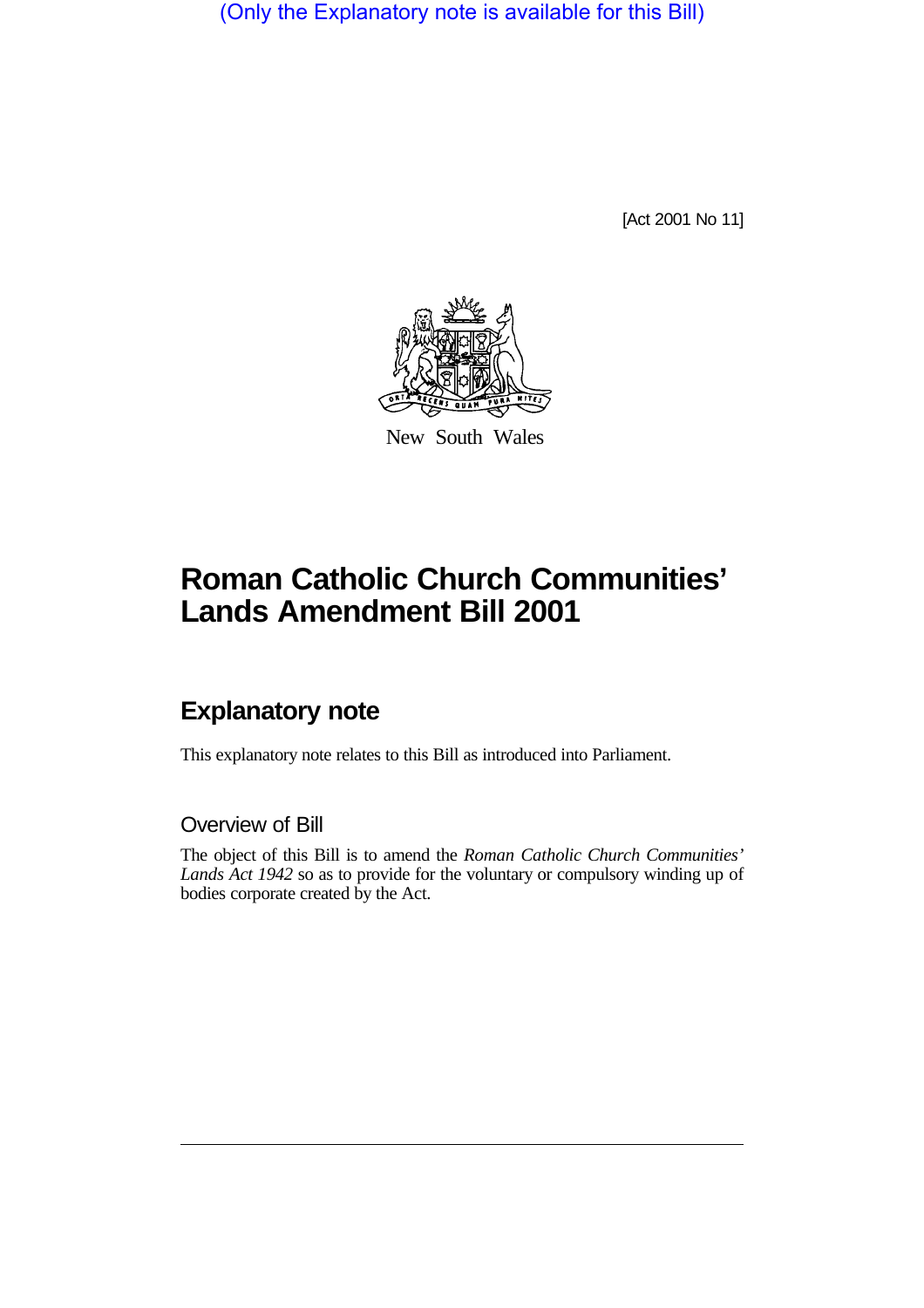Roman Catholic Church Communities' Lands Amendment Bill 2001 [Act 2001 No 11]

Explanatory note

#### Outline of provisions

**Clause 1** sets out the name (also called the short title) of the proposed Act.

**Clause 2** provides for the commencement of the proposed Act on a day or days to be appointed by proclamation.

**Clause 3** is a formal provision giving effect to the amendments to the *Roman Catholic Church Communities' Lands Act 1942* set out in Schedule 1.

### **Schedule 1 Amendments**

**Schedule 1 [10]** inserts the following new provisions in the *Roman Catholic Church Communities' Lands Act 1942*:

Proposed section 20 provides for the voluntary winding up of a body corporate created by the Act, if the members of the body corporate pass a resolution (supported by not less than 75 per cent of the members) in favour of winding up and the winding up is approved by the Bishop of the relevant Diocese.

Proposed section 21 sets out the circumstances in which an application can be made to the Supreme Court for the winding up of a body corporate created by the Act.

Proposed section 22 applies the procedure under the *Corporations Law* for the purposes of a winding up.

Proposed section 23 directs the manner in which any surplus property of a body corporate that is wound up is to be distributed and provides that such a distribution of property does not affect any trust on which that property was held immediately before the distribution.

Proposed section 24 provides for the vesting in the Bishop of the relevant Diocese of any assets that would have become the property of a body corporate if it had not been wound up.

Proposed section 25 empowers the Bishop of the relevant Diocese or any other interested person to apply to the Supreme Court to make orders in relation to a winding up.

Proposed section 26 provides for the Act to be amended to omit references to a body corporate that is wound up.

Proposed section 27 empowers the Governor to make regulations (including regulations under proposed section 22 modifying the application of the *Corporations Law* to the procedure for a winding up under the Act).

Explanatory note page 2